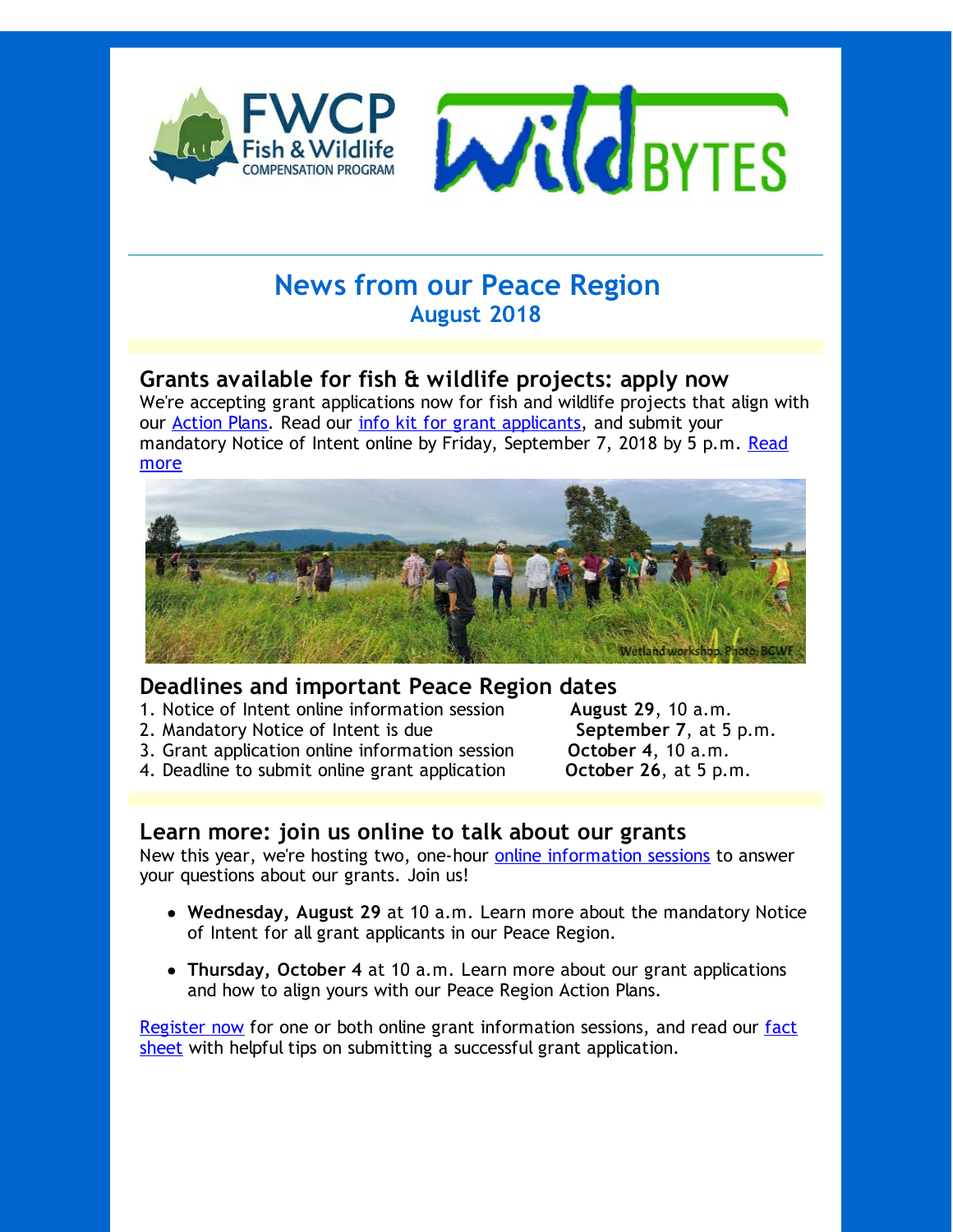

#### **Thirty projects underway now**

In 2018-2019, our Peace Region Board approved \$2.1 million for 30 fish and wildlife projects. The projects underway now are helping conserve wetlands and other important habitat, and will benefit at-risk caribou, Arctic Grayling, moose, amphibians, birds, Bull Trout, and more. Read our [project](http://r20.rs6.net/tn.jsp?f=001Da7wUJ1k_tmuOflY--tf5Ei0ibWnGOBW3y-mDo_OWZYLwmQq9gfFm6KrUNmqS7TKoxiNxrjXSO5ElCVERxVPzhyNvUjruPp1mT67B32zj7Gbrgc98ERDgeGm5yWxa5nl0d71lI0Yh0VRn40CSzN7E7m9q0QrUNGP2yQF4qxRun_FywjfNdc7sQ==&c=&ch=) list and visit our [interactive](http://r20.rs6.net/tn.jsp?f=001Da7wUJ1k_tmuOflY--tf5Ei0ibWnGOBW3y-mDo_OWZYLwmQq9gfFm6mNlOBqcrW_nQIszv7ETuIij9k50G3L6QfYWILSm4skF7u1AWcxro0cfju9DKlSfGii44MA4NfiM3lhWKAWaK6gNix4R6o9rCFmJAFFUNCxhBdV7ECK5r2N-5t2qwTISbt6G7Urm5Di&c=&ch=) map.



### **Read our annual report and newsletter**

Our Peace Region [2017-2018](http://r20.rs6.net/tn.jsp?f=001Da7wUJ1k_tmuOflY--tf5Ei0ibWnGOBW3y-mDo_OWZYLwmQq9gfFm6KrUNmqS7TK5hSVlwihbUNgPyWFPf06o_XbKlLYiIfORtIs8MEBthuW817qTQf2Y6Doxenbxea2XM_uuYXBIMTOM0agPLXHfl50FynPw1CU0zV4PreXSXrCBqZw0PK1mA==&c=&ch=) Annual Report is available, and includes a financial summary and project outcomes for projects funded in the 2017-2018 fiscal year. For more information on projects across all three of our regions - Peace, Coastal, and Columbia - read our **annual [newsletter](http://r20.rs6.net/tn.jsp?f=001Da7wUJ1k_tmuOflY--tf5Ei0ibWnGOBW3y-mDo_OWZYLwmQq9gfFm__ICK5WsfOeeJtsuCQF33dZd8Vno2uTomwyoQnN6mEfwV7FTAABUGBz5nMI9wtfJS2LH1_d7i4VSjgqXmYLdGHrzP4GnzLLa86OHhNjBTXrho3S8xRUsEQBPWCwsrbH3VGD9FyKRXBr&c=&ch=)**.



## **Meet us at the McLeod Lake Indian Band AGA on August 10**

If you have any questions or want to meet our FWCP Peace Region Manager, Chelsea Coady, then drop by McLeod Lake Indian Band's 19th Annual General [Assembly](http://r20.rs6.net/tn.jsp?f=001Da7wUJ1k_tmuOflY--tf5Ei0ibWnGOBW3y-mDo_OWZYLwmQq9gfFm6KrUNmqS7TKQWlugO1yhejUF68R6u0P9hVkGfRBH166dDIx8-euRpk1uQyc7oCRnyyo31hLsVwseSaNAUYLgFfYmSI-b6yApcEYT3qryzTJoKxZHKtg7xTUEC2UPWH9KSUSRlow1wG7Any5E0h40uF8RBVl0_4s7W8MfZIQqe83b-wkrj1qRpE=&c=&ch=) this Friday, August 10. Find out more about the projects we fund, the species we are helping conserve and enhance, and how you can apply for a grant. Learn more about our First Nations Working Group and our partnership with First Nations.